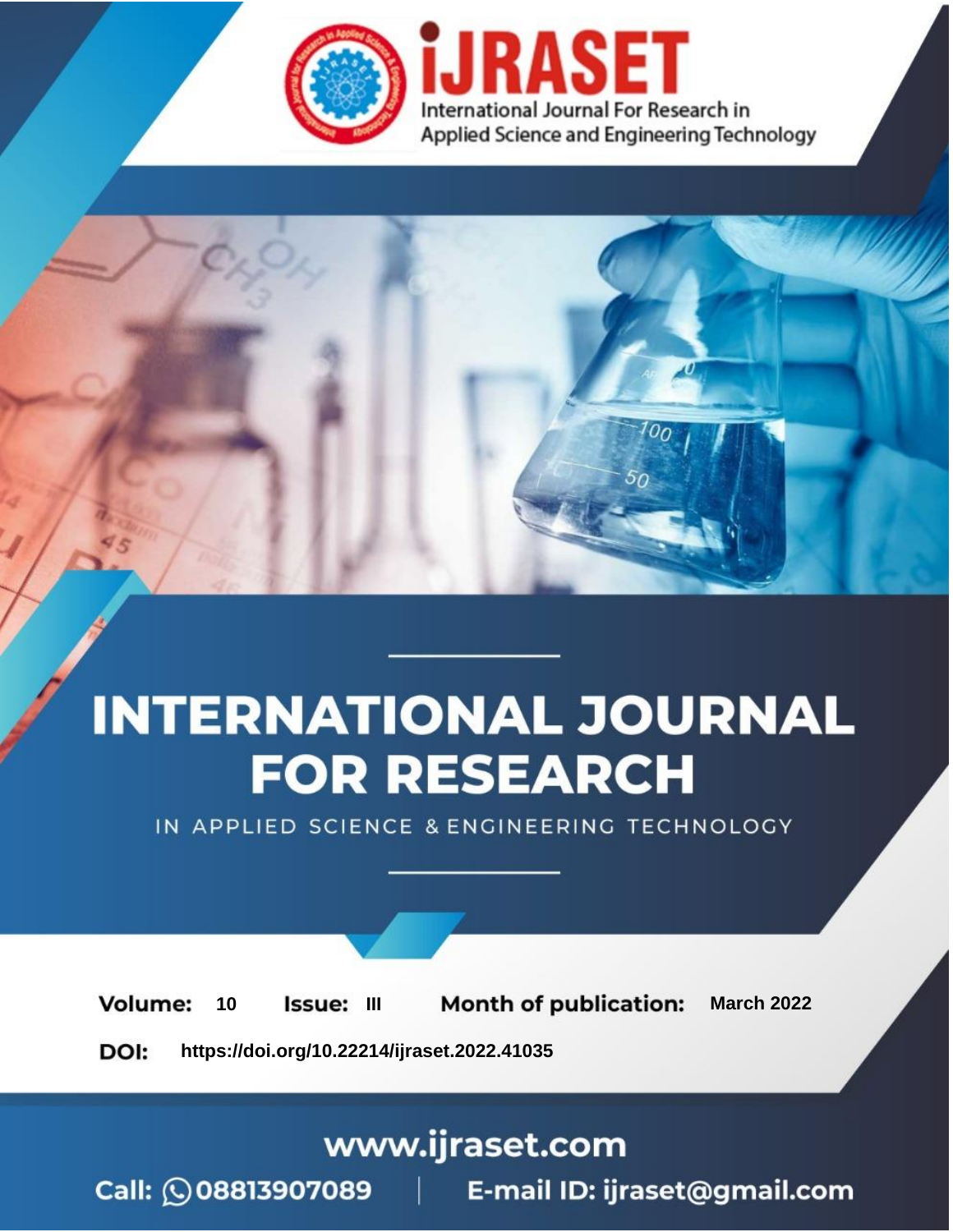

## **Iron Deficiency Anemia Caused by Chronic Kidney Disease Complicated by Chronic Heart Failure, Treatment, Improvement of Prognosis**

Amerova Dilafruz Abdikhalilovna<sup>1</sup>, Temirov Nuriddin Najmiddinovich<sup>2</sup>, Shomurodov Kodir Ergashevich<sup>3</sup> *1, 2, 3Assistant Department of Hematology, Samarkand Medical Institute*

*Abstract: In the presented review, the prevalence of anemia and iron deficiency (railway) with CXN, their influence on the course of the course and forecast of this state are affected. The definition of anemia and a railway is formulated based on the assessment of various laboratory data. In particular, the diagnostic significance of the determination of serum iron, serum ferritin, transferin saturation coefficient, a common iron-binding ability of blood serum and transferlic soluble receptor levels are discussed. It is emphasized by the importance of determining the level of iron in the bone marrow, although being the "gold standard" diagnosis of railway, but rarely used in wide clinical practice. Pathogenetic mechanisms for the development of the CHD for CHD, including the lack of iron intake, the role of inflammation, erythropoietin, RAAS, and the influence of some pharmacological preparations. The physiological consequences of the railway and anemia are described, the activation of hemodynamic and non-aggative compensatory mechanisms developing in response to anemia and often exacerbating CXN. Particular attention is paid to modern approaches in the treatment of anemia and railway with HSN, including discussion of the effectiveness and safety of oral, intravenously administered iron and hematopoiesis stimulants.*

*Keywords: anemia, iron deficiency, chronic heart failure, Diagnostics, Erythropoietin, Ferritin, Transfirin, Hepsidine, Pathogenesis, Forecast, Treatment*

### **I. INTRODUCTION**

Chronic CN is a widely distributed disease - today it is about 26 million people's population and it is assumed that in the near future the number of such patients will increase significantly. Thus, the share of patients with HSN in the United States, compared with 2012, most likely will increase by more than 46% by 2030 [3], which is associated with an increase in the life expectancy of the population, improving the prevention and treatment of CVD, and First of all, IBS.

### **II. MAIN PART**

Nevertheless, despite significant progress in the methods of treating CHF, a huge number of patients remain symptoms, with limiting the possibilities of performing physical exertion and high risk. of death. It is also important that such patients often have other concomitant states that make it difficult to treat HSN [6]. Patients with HT most often suffer from coronary artery disease, hypertension, chronic kidney disease, chronic obstructive pulmonary disease, obstructive sleep apnea syndrome and SD. In addition, there are more and more data on the presence of iron deficiency (railway) and anemia, which are independent FR adverse predictions at CXN [7-9]. HSN anemia is more often found in women, elderly and having a deterioration in the kidney function and is associated with severe myocardial remodeling, inflammation and overload. The presence of anemia is associated with more pronounced symptoms of HSN, the worst functional status of CH, high risk of hospitalization and decrease in survival. According to the latest information, therapy aimed at the correction of hemoglobin levels (HB) is not associated with a significant improvement in the course of CHF, while the treatment of the railway leads to a significant favorable clinical effect, even in patients without anemia. In this regard, there are a number of informed issues: is there a low HB indicator of the main therapeutic goal? Should I consider the reduction of HB as a marker of gravity of the underlying disease or comorbide pathology? How justified the events for the Correction of the railway, and which of them are the most efficient and safe today? An accurate understanding of the mechanisms through which anemia and the CHRD worsen the flow of CXN will allow for a more pathogenetically reasonable treatment, which with greater probability will improve the quality of life of such patients and reduce the risk of deaths. The submitted review is devoted to the issues of the definition, epidemiology, pathogenetic aspects, diagnosis and treatment of anemia and the railway in patients with HSN.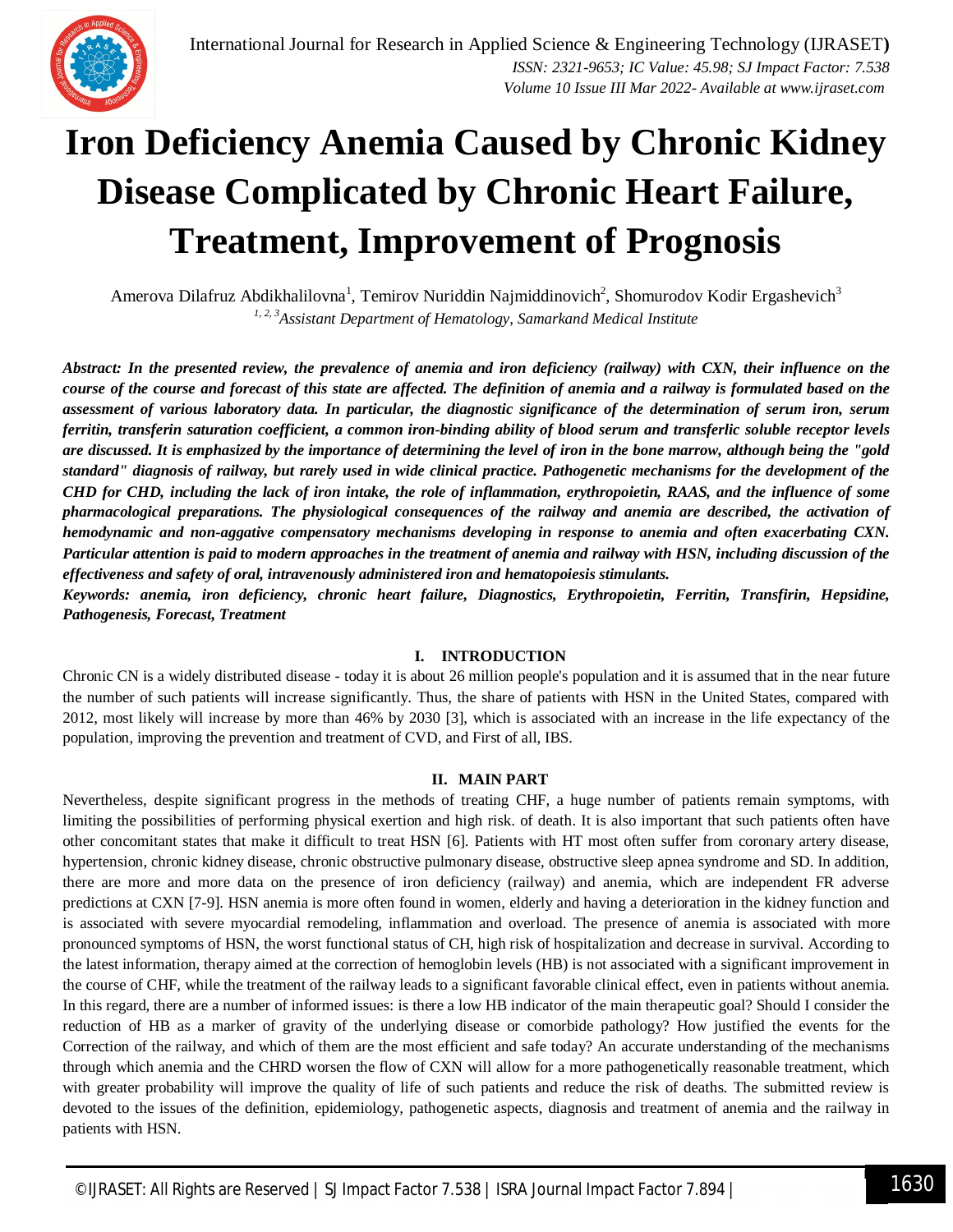

International Journal for Research in Applied Science & Engineering Technology (IJRASET**)**

 *ISSN: 2321-9653; IC Value: 45.98; SJ Impact Factor: 7.538 Volume 10 Issue III Mar 2022- Available at www.ijraset.com*

Definition of anemia and iron deficiency with As noted, anemia and railway are among the most common concomitant states in patients with HSN [7, 12], which are associated with poor clinical status and adverse outcomes of the disease. At the same time, it is important to note that the presence of anemia is not always due to the existing railway, and the latter can exist without anemia. In order to differentiate these states in clinical practice, it is necessary to clearly understand the difference between them. According to the definition of WHO experts, anemia is characterized as a reduced level of HB (<130 g / l in men and <120 g / l in women). Despite the fact that these values are most often used in modern studies, some authors use other criteria according to which anemia for CXN is diagnosed with a decrease in Hb  $\leq$ 120 g / l in men and HB  $\leq$ 110 g / l in women. Accordingly, the prevalence of anemia among patients with XSN varies significantly depending on the HB reference intervals used. In patients with anemia, along with measuring the HB level, the level of iron in the body is determined to confirm or clarify the causes of anemia. According to the definition of WHO, the railway is a state in which the decrease in the iron serum content is noted due to the lack of mobilization of it from the depot, and there are signs of violation of iron intake in tissue, including erythron [20]. The international expert group Iron Core in 2017 proposed the following wording: "The railway is a state associated with health, in which the lack of iron does not comply with the needs of the body and which may be present with both anemia and without it.".

Prevalence of anemia and iron deficiency The prevalence of anemia among patients with HSN varies from 9 to 69.6%. According to the results of a meta-analysis, which included more than 150 thousand patients with CH, anemia was observed in 37.2% of cases, while its frequency reached 49% among patients with acute decompensation of HSN. As already noted, the prevalence of anemia with CXN depends on which HB levels were used to diagnose it. Thus, with the value of Hb <130 g / l in men and <120 g / l in women, the frequency of anemia is 16-49%. Whereas with the values of Hb  $\leq$ 120 g / l in men and  $\leq$ 110 g / l, the prevalence of this state decreases to 11-17%. According to a study conducted in Poland, Spain and Holland and covered more than 1,500 patients with low FV (SNNFV) LV, the prevalence of anemia (HB <130 and <120 g / 1 for men and women, respectively) amounted to 28.3%. For the first time, the anemia occurred at CHN met with a frequency of 9.6%, according to Solvd research, 14.2% - COMET [3] and 16.9% - VAL-HEFT. According to Research results, still failed to establish which criteria it is advisable to use to determine anemia [7]. It was also revealed that hemodilution caused by an excess fluid in 46% of cases can cause anemia, even in patients with HSN without clinical signs of fluid overload. Therefore, it should be noted that the prevalence of anemia, in addition to the diagnostic criteria, additional factors may influence, for example, the severity of the decompression of the CHF. There are data indicating the high prevalence of anemia among patients with a railway compared with patients having a normal iron level. At the same time, the frequency of the railway in patients with XSN is very variable. This is evidenced by its detection in 30-50% of patients with HSN and in 70-80% with acute CH. According to other authors, these indicators vary within 37-61%. Most likely, the prevalence of the railway with HSN patients is higher, compared to anemia, and it is found both in combination with it and without. It is necessary to emphasize that the railway and iron deficiency anemia (waiting) are often mistakenly considered as identical states. According to the expression A. J. Stewart Coats "Not every CSD is associated with anemia, as well as not any anemia is associated with the railway, therefore the doctor must be aware of the probability of the LA even in patients without anemia".

Diagnosis of anemia and iron deficiency in patients For diagnosis of anemia in patients, the concentration of HB in the blood serum is determined primarily (Fig. 1, step 2) [5]. According to WHO recommendations, with a mild anemia, the HB level is 110-129 g / l in men and 110-119 g / l in women; with moderate - 80-109 g / l; With severe - less than 80 g / l, regardless of gender. To determine the railway, there are many tests, but, unfortunately, there are no uniform diagnostic standards, which complicates the distinction of the railway from the WD and perception of it, as an independent state with separate clinical consequences. In addition, not all tests are closely correlated with each other, since each of them characterizes the different stones of iron metabolism [16]. A more accurate assessment of the CHD associated with anemia, in patients with CH can be carried out in the study of additional indicators presented in Table 1 [13, 36-38]. To form an accurate diagnosis, it is necessary to determine the content of serum iron (SZh), serum ferritin, transferrin saturation coefficient (CST), overall iron binding ability of blood serum (EHSKSK), transferparin receptor level (RRT) and evaluate additional edges of erythrocytes and reticulocytes (hypochromic content Erythrocytes (GE/C) and HB in reticulocytes (HBR  $/$  C)) [1]. The concentration of SZh reflects the balance between the amount of iron coming and released from the plasma. In the absence of inflammation or chronic diseases, the content of SZH has a strong relationship with a margin of iron in the body: 1 mg / l SB corresponds to 10 mg of fabric. Normal import values in men - 8.9-26.8, in women - 6.3-25.9 μmol / l [13]. When measuring the SE, it is necessary to take into account the exposure to its daily oscillations (in the morning clock iron level above) and other influences (diet, blood transfusion, taking iron-containing drugs, etc.) [39, 41]. The serum level of ferritin is directly proportional to the accumulation of iron in macrophages and hepatocytes. Normal values of serum ferritin 24-336 μg / l in men and  $11-307 \mu g / 1$  in women.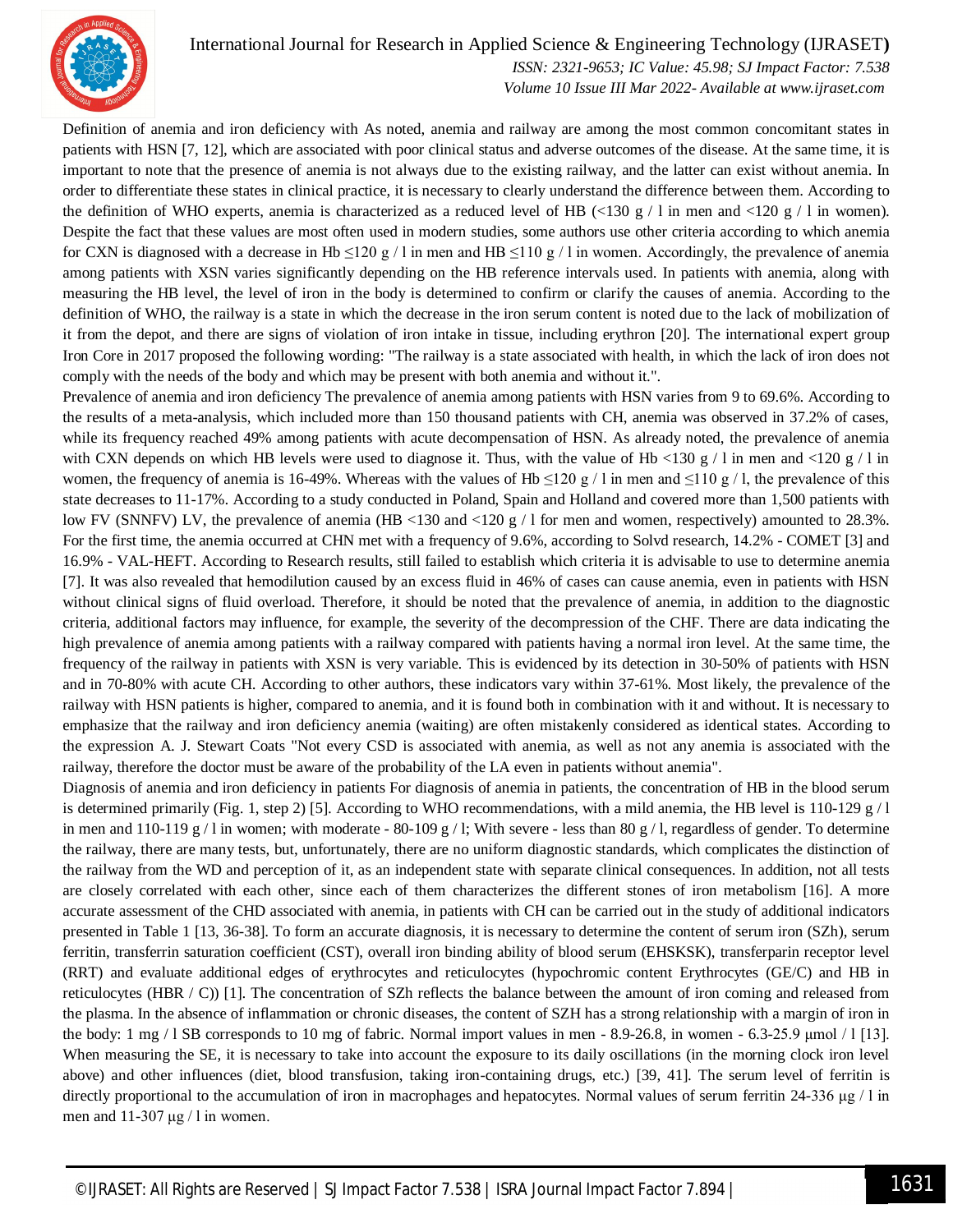

International Journal for Research in Applied Science & Engineering Technology (IJRASET**)**  *ISSN: 2321-9653; IC Value: 45.98; SJ Impact Factor: 7.538 Volume 10 Issue III Mar 2022- Available at www.ijraset.com*

However, with CHF, as with systemic chronic inflammatory syndrome, the level of serum ferritin rises, acting as a non-specific inflammation marker, which makes the determination of the absolute and functional railway and inaccurate [6]. In this case, the functional railway can be observed at a normal or slightly elevated level of ferritin. The HSN train is diagnosed as absolute with a decrease in serum ferritin <100 μg / l and CNT (SZH / OHSSKKH100%) <20% or relative (functional) - at the level of serum ferritin 100-299  $\mu$ g / l and KST <20%.

| Параметр                   | Референтный       | Абсолют-                   | ныйАбсолют- ныйФункциональ-               |                | Чувстви-    | Специ-                   |
|----------------------------|-------------------|----------------------------|-------------------------------------------|----------------|-------------|--------------------------|
|                            | интервал          | ЖД без анемии ЖД с анемией |                                           | ный ЖД         |             | тельность, % фичность, % |
|                            |                   |                            |                                           | с и без анемии |             |                          |
|                            |                   |                            |                                           |                |             |                          |
|                            |                   |                            | Отсутствие                                | Низкое         |             |                          |
| Депо<br>железа             | Bn                | Отсутствие                 | ЭКП                                       | исодержание    | «Золотой    | «Золотой                 |
| <b>KM</b>                  |                   | ЭКП                        | иретикуло-                                | ЭКП            | истандарт»  | стандарт»                |
|                            |                   | ретикулоэндо-              | эндотелиальных нормальное                 |                |             |                          |
|                            |                   | телиальных                 | клеток                                    | количество     |             |                          |
|                            |                   | клеток                     |                                           | ретику-        |             |                          |
|                            |                   |                            |                                           | лоэндотелиальн |             |                          |
|                            |                   |                            |                                           | ых клеток      |             |                          |
| $Hb, r/\pi$                | $M: 135 - 175;$   | $\overline{N}$             |                                           | $N/\square$    | Слабая      | Слабая                   |
|                            | Ж: 120-155        |                            |                                           |                |             |                          |
| MCV, fL                    | $M: 81-95;$       | $N/\Box$                   | $\Box \Box \Box \Box$                     | $N/\Box$       | Слабая      | 88,3                     |
|                            | $X: 82 - 98$      |                            |                                           |                |             |                          |
| Ферритин, мкг/л М: 24-336; |                   | $\approx 20$               | $<15-30$                                  | $N/\Box$       | $35 - 48$   | $75 - 100$               |
|                            | $X: 11 - 307$     |                            |                                           |                |             |                          |
| СЖ, мкмоль/л               | $M: 8,95-26,86;$  | $\Box$                     | П                                         | $\Box$         | Слабая      | Слабая                   |
|                            | $X: 6,27-25,96$   |                            |                                           |                |             |                          |
| ОЖССК,                     | мкг/л44,77-71,63; | N                          |                                           | $N/\Box$       | Слабая      | Слабая                   |
| или                        | 25, 12 - 45, 23   |                            | $\Box$                                    |                |             |                          |
| трансферрин,               |                   |                            |                                           |                |             |                          |
| мкмоль/л                   |                   |                            |                                           |                |             |                          |
| KHT, %                     | $\approx$ 15-50   | $\approx 30$               | <15                                       | $N/\Box$       | $59 - 88$   | $63 - 78$                |
| РРТ, мг/л                  | $1,8-4,6$         | $\Box$                     | $\overline{\square}$ $\overline{\square}$ | $\Box$         | $70 - 81$   | $59 - 71$                |
| РРТ/ферритин               | $\leq 1,03$       | $\Box$                     | $\square$<br>$\square$                    | $\Box$         | 81          | 83                       |
| Гепсидин, нг/мл М: 29-254; |                   | N                          | $\Box$                                    | $\Box$         | $50 - 92,5$ | 85-90                    |
|                            | Ж: 17-286         |                            |                                           |                |             |                          |
| ГЭ/ц, %                    | <2,5              | $N/\Box$                   | $\Box$                                    | $N/\square$    | $64 - 78$   | $77 - 78$                |
| $HbP/\mu$                  | $\approx$ 28-35   | $N/\Box$                   | $\Box$                                    | $N/\Box$       | $53 - 78$   | $53 - 100$               |

Table 1. Laboratory tests for the diagnosis of iron deficiency

With a serum railway, the level of RRT also rises, which, unlike ferrithin, does not change under inflammation. Among the available blood parameters of the RRT and CST are the strongest correlation with the level of iron depletion in the bone Mozens (km). A significant scientific achievement in the field of study of iron metabolism was the discovery of heptisdin - hormone gum, regulating the metabolism of iron. It modulates the ferluorine-dependent iron yield into the bloodstream in response to the system level and the need for SZh. Normally, in response to an increase in the SE, an increase in heptisidine expression occurs, and on the contrary, the level of hepsidine decreases with the railway. Unfortunately, in clinical practice, the definition of indicators such as RRT, the ratio of RRT to ferritine or hepsidine level is difficult.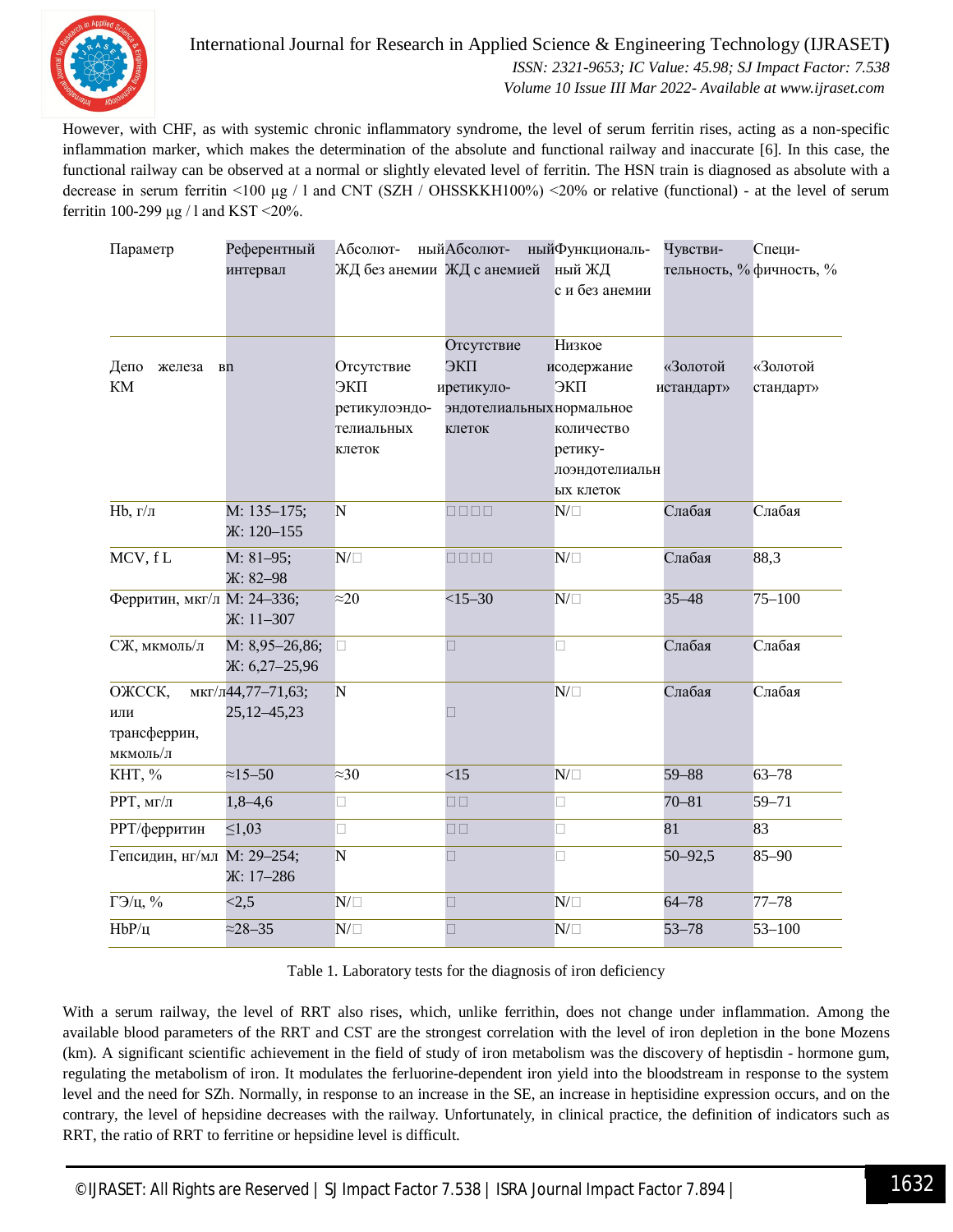

## International Journal for Research in Applied Science & Engineering Technology (IJRASET**)**

 *ISSN: 2321-9653; IC Value: 45.98; SJ Impact Factor: 7.538 Volume 10 Issue III Mar 2022- Available at www.ijraset.com*

These parameters in a comprehensive examination of CHN patients could serve as more accurate diagnostic indicators of the detection of absolute or relative railway [49, 50]. Definition of GE / C and HBR / C is a sensitive and accurate method of screening on the railway. The HBR / C assessment is the advantage over the counting of GE / C, since due to the larger life expectancy of the erythrocytes, their indices acquire their diagnostic significance only in the manifest form of anemia with explicit clinical symptoms. In turn, the reticulocyte that turns into red blood cell after 1-2 days, more accurately reflects the content of iron in it, which makes this parameter an important additional marker of the railway. The "gold standard" diagnostics of the railway is to determine the level of iron in km by studying its aspirate painted by the peers dye, since the values of bone marrow gland are not subject to change in inflammation. Nevertheless, the study of the CM in ordinary clinical practice is very limited due to the invasiveness of the method, its high costs, the subjectivity of the interpretation of the results and the complexity of re-execution. According to a small study, which included 37 hospitalized patients with decompensated CHN and anemia, it was revealed that even at normal levels of SZH, ferritin and erythropoietin (EPO) in 73% of cases, iron depletion is observed in km. The variability of Ferritin and CST indicators can be partially explained by the inconsistency between the content of iron in the blood and km.

In a recent study N. GROTE BEVERBORG and Whise of the group conducted in 42 patients with SNNFV, which revealed the aorto-coronary shunting, during the study of the CM in 40%  $(n = 17)$  of patients was diagnosed by the RA. A. V. Hoffbrand and P. A. H. Moss believes that it is necessary to investigate km only in severe, complicated cases, with high suspicion of complete depletion of iron depot in macrophages and developing erythroblasts. Widely used method for determining the railway (ferritin  $\leq$ 100 μg / l and 100-299 μg / l with KST  $\leq$ 20%) It has a sensitivity of 82% and specificity of 72%. It should be noted that among patients with low levels of ferritin (<100 ng / ml), but normal CNT (> 20%) is not observed reduction in the level of SZh. It was revealed that the ferritin level is a more accurate indicator of the determination of an excess of iron than its deficiency [13].

#### **III. CONCLUSION**

In recent years, the role of comorbide pathology has been given more and more attention to the medical community. It is not by chance that in the recent recommendations of the European Society of Cardiologists [10] and the Russian Cardiology Society for Patients with Acute Decompensated and HSN [43] Sections devoted to comorbide pathology are very significant in size. Along with inflammation and neurohumoral activation, anemia and railway are one of the most common states in CXN, the frequency of which reaches 70% of cases. If the definition of anemia, the degree of its severity is based on the estimation of the HB level values, the diagnostics of the railway requires accounting not only the level of SZh, but also the definition of additional parameters, including the evaluation of the concentration of ferritin and CST. At the same time, taking into account the negative effect of the LEG in patients with SN for a forecast and quality of life, it is considered to be appropriate to conduct all patients with HSN examination on identifying iron deficiency for reasonable and adequate replenishment of its lack.

Among the methods of correction of anemia and a railway, seemingly a wide range of therapeutic capabilities, encouraging treatment results are currently obtained only by GDP. Oral gland preparations, PSE have a number of restrictions and adverse side effects that limit their widespread use in clinical practice. Obviously, it is necessary to conduct further research on the study of the efficiency and tolerability of both various forms of iron and PSE preparations, given the pathogenetic features of the railway, the presence of concomitant diseases and the state of the LV function.

#### **REFERENCES**

- [1] Savarese G, Division of Cardiology, Department of Medicine, Karolinska Insitutet, Stockholm, Sweden, Department of Cardiology, Karolinska University Hospital, Stockholm, Sweden, Lund LH, Division of Cardiology, Department of Medicine, Karolinska Insitutet, Stockholm, Sweden, Department of Cardiology, Karolinska University Hospital, Stockholm, Sweden. Global Public Health Burden of Heart Failure. Cardiac Failure Review. 2017;3(1):7. DOI: 10.15420/cfr.2016:25:2
- [2] Shlyakhto E. V. Cardiology. National guidelines. Short edition. 2nd ed. M.: GEOTAR-Media; 816 p. [Russian: Кардиология. Национальное руководство. Краткое издание. Под ред. Е. В. Шляхто. – 2-е изд., перераб. и доп. – М.: ГЭОТАР-Медиа, 2018. – 816 с.] . ISBN 978-5- 9704-4387-3
- [3] Heidenreich PA, Albert NM, Allen LA, Bluemke DA, Butler J, Fona- row GC et al. Forecasting the Impact of Heart Failure in the United States: A Policy Statement from the American Heart Association. Circulation: Heart Failure. 2013;6(3):606–19. DOI: 10.1161/ HHF.0b013e318291329a
- [4] López-Sendón J. The heart failure epidemic. Medicographia. 2011;33(4):363–9. Av. at: https://www.medicographia.com/2012/02/ the-heart-failure-epidemic/.
- [5] Yancy CW, Jessup M, Bozkurt B, Butler J, Casey DE, Colvin MM et al. 2017 ACC/AHA/HFSA Focused Update of the 2013 ACCF/ AHA Guideline for the Management of Heart Failure: A Report of the American College of Cardiology/American Heart Association Task Force on Clinical Practice Guidelines and the Heart Failure Society of America. Circulation. 2017;136(6):e137–61. DOI: 10.1161/ CIR.0000000000000509
- [6] Sirbu O, Floria M, Dascalita P, Stoica A, Adascalitei P, Sorodoc V et al. Anemia in heart failure from guidelines to controversies and challenges. The Anatolian Journal of Cardiology. 2018;20(1):52–9. DOI: 10.14744/ AnatolJCardiol.2018.08634
- [7] Cavusoglu Y, Altay H, Çetiner M, Güvenç TS, Temizhan A, Ural D et al. Iron deficiency and anemia in heart failure. Turk Kardiyoloji Dernegi Arsivi-Archives of the Turkish Society of Cardiology. 2017;45(Suppl 2):1–38. DOI: 10.5543/tkda.2017.79584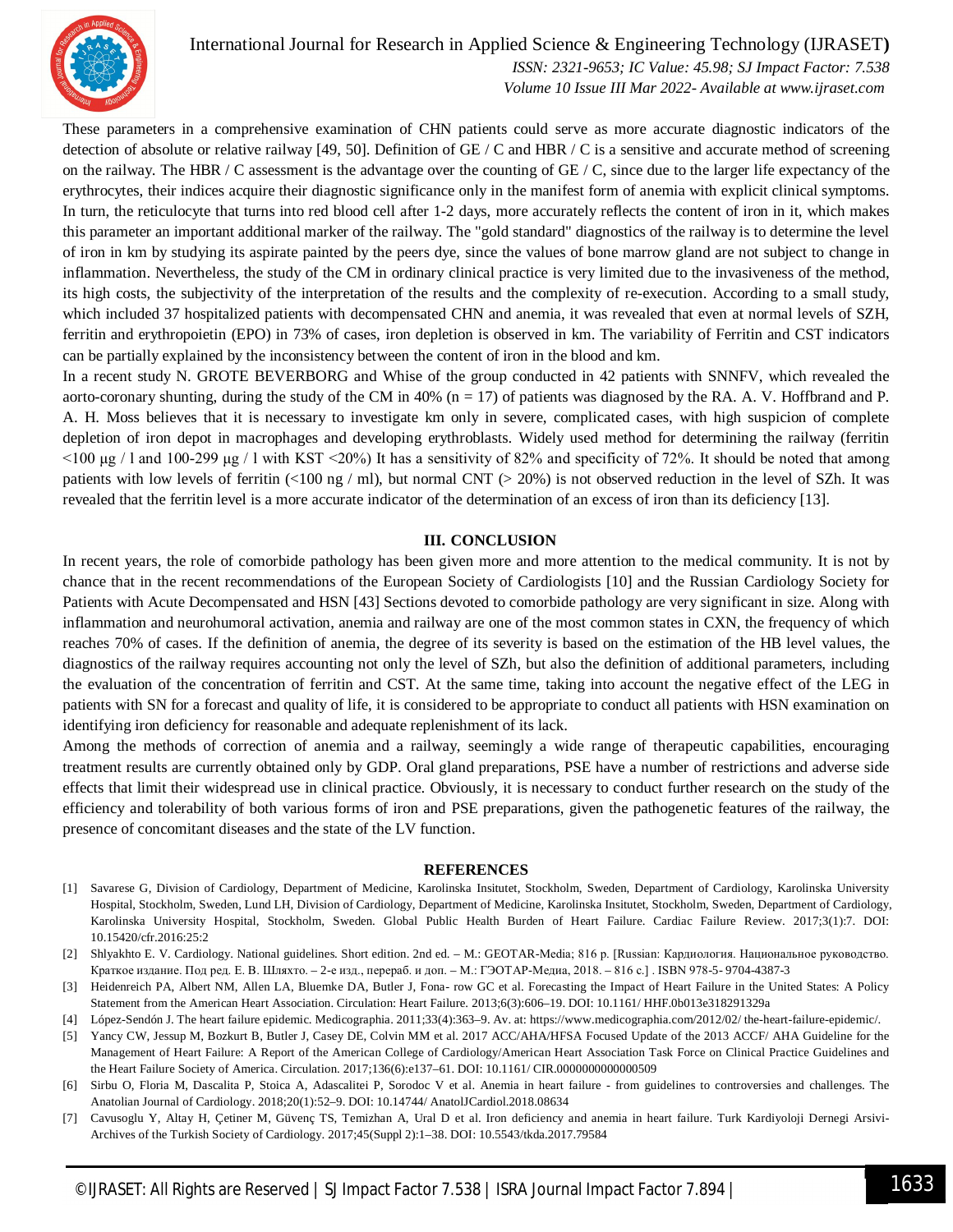

## International Journal for Research in Applied Science & Engineering Technology (IJRASET**)**

 *ISSN: 2321-9653; IC Value: 45.98; SJ Impact Factor: 7.538*

 *Volume 10 Issue III Mar 2022- Available at www.ijraset.com*

- [8] Vatutin N. T., Sklyannaya E. V., Kirienko Т. S. Anemia in patients with chronic heart failure. Ukrainian Cardiology Journal. 2004;3:111–6. [Russian: Ватутин Н. Т., Склянная Е. В., Кириенко Т. С. Анемии у больных с хронической сердечной недостаточностью. Украинский кардиологический журнал. 2004;3:111-6]
- [9] Westphal JG, Bekfani T, Schulze PC. What's new in heart failure therapy 2018? Interactive CardioVascular and Thoracic Surgery. 2018;27(6):921–30. DOI: 10.1093/icvts/ivy282
- [10] Ponikowski P, Voors AA, Anker SD, Bueno H, Cleland JGF, Coats AJS et al. 2016 ESC Guidelines for the diagnosis and treatment of acute and chronic heart failure: The Task Force for the diagnosis and treat- ment of acute and chronic heart failure of the European Society of Cardiology (ESC) Developed with the special contribution of the Heart Failure Association (HFA) of the ESC. European Heart Journal. 2016;37(27):2129–200. DOI: 10.1093/eurheartj/ehw128
- [11] Grote Beverborg N, van Veldhuisen DJ, van der Meer P. Anemia in Heart Failure. JACC: Heart Failure. 2018;6(3):201–8. DOI: 10.1016/j. jchf.2017.08.023
- [12] Groenveld HF, Januzzi JL, Damman K, van Wijngaarden J, Hillege HL, van Veldhuisen DJ et al. Anemia and Mortality in Heart Failure Patients. Journal of the American College of Cardiology. 2008;52(10):818–27. DOI: 10.1016/j.jacc.2008.04.061
- [13] Anand IS, Gupta P. Anemia and Iron Deficiency in Heart Failure: Current Concepts and Emerging Therapies. Circulation. 2018;138(1):80–98. DOI: 10.1161/CIRCULATIONAHA.118.030099
- [14] Jankowska EA, Rozentryt P, Witkowska A, Nowak J, Hartmann O, Ponikowska B et al. Iron deficiency: an ominous sign in patients with sys- tolic chronic heart failure. European Heart Journal. 2010;31(15):1872–80. DOI: 10.1093/eurheartj/ehq158
- [15] Von Haehling S, Anker MS, Jankowska EA, Ponikowski P, Anker SD. Anemia in chronic heart failure: Can we treat? What to treat? Heart Failure Reviews. 2012;17(2):203–10. DOI: 10.1007/s10741-011- 9283-x